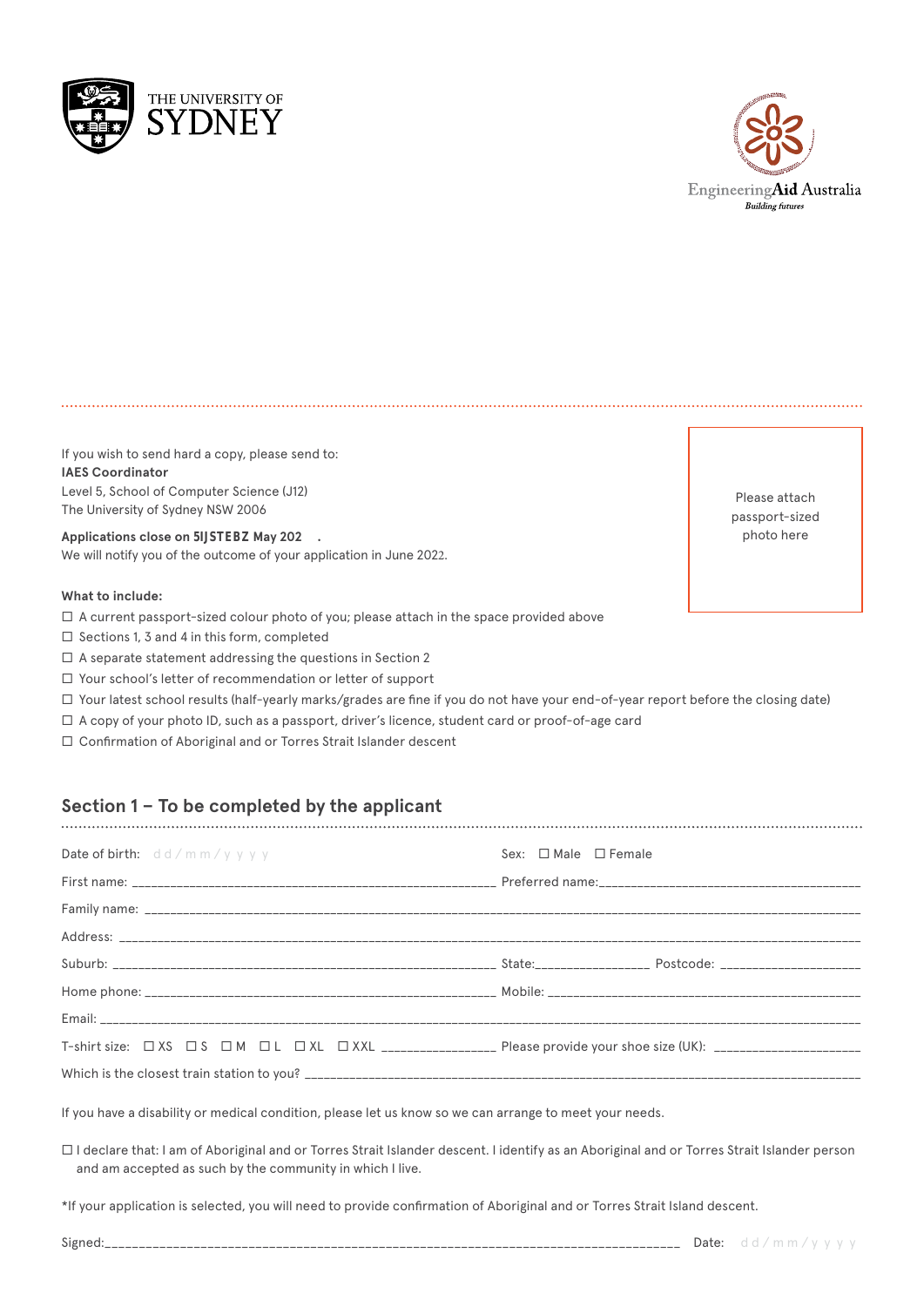## **Section 2 – To be completed by the applicant on a separate sheet**

- 1. What are your strongest subjects at school and why?
- 2. Why are you interested in engineering?
- 3. What do you hope to get out of the Indigenous Australian Engineering School?
- 4. Please provide some information on your Aboriginal and or Torres Strait Islander background.
- 5. Do you have any other interests and hobbies?

## **Section 3 – To be completed by your school**

| School year in 2022: □ Year 10 □ Year 11 □ Year 12 |  |
|----------------------------------------------------|--|
|                                                    |  |
|                                                    |  |
|                                                    |  |
|                                                    |  |
|                                                    |  |
|                                                    |  |
|                                                    |  |
|                                                    |  |
|                                                    |  |

#### **Supporting material to be included:**

- 1. Letter of recommendation from your school
- 2. Latest school report

### **Section 4 – To be completed by your parent or guardian**

**I am aware that my child is submitting this application and, if selected, will be able to participate in the program.**

| Name: |       |
|-------|-------|
|       |       |
|       |       |
|       | Date: |

The information supplied by your child or ward or you (in your capacity as parent or guardian) on this form is required by the University of Sydney to assess your child's or ward's application for the Indigenous Australian Engineering School. The supply of the information is not mandatory but if not supplied, the University may be unable to process the application. The information will be held in the University of Sydney's engineering faculty. If consent is provided below, it will be shared with Engineering Aid Australia and its sponsors. You have the right to access and correct personal information held by the University. For further information contact the IAES Coordinator, whose details are shown below.